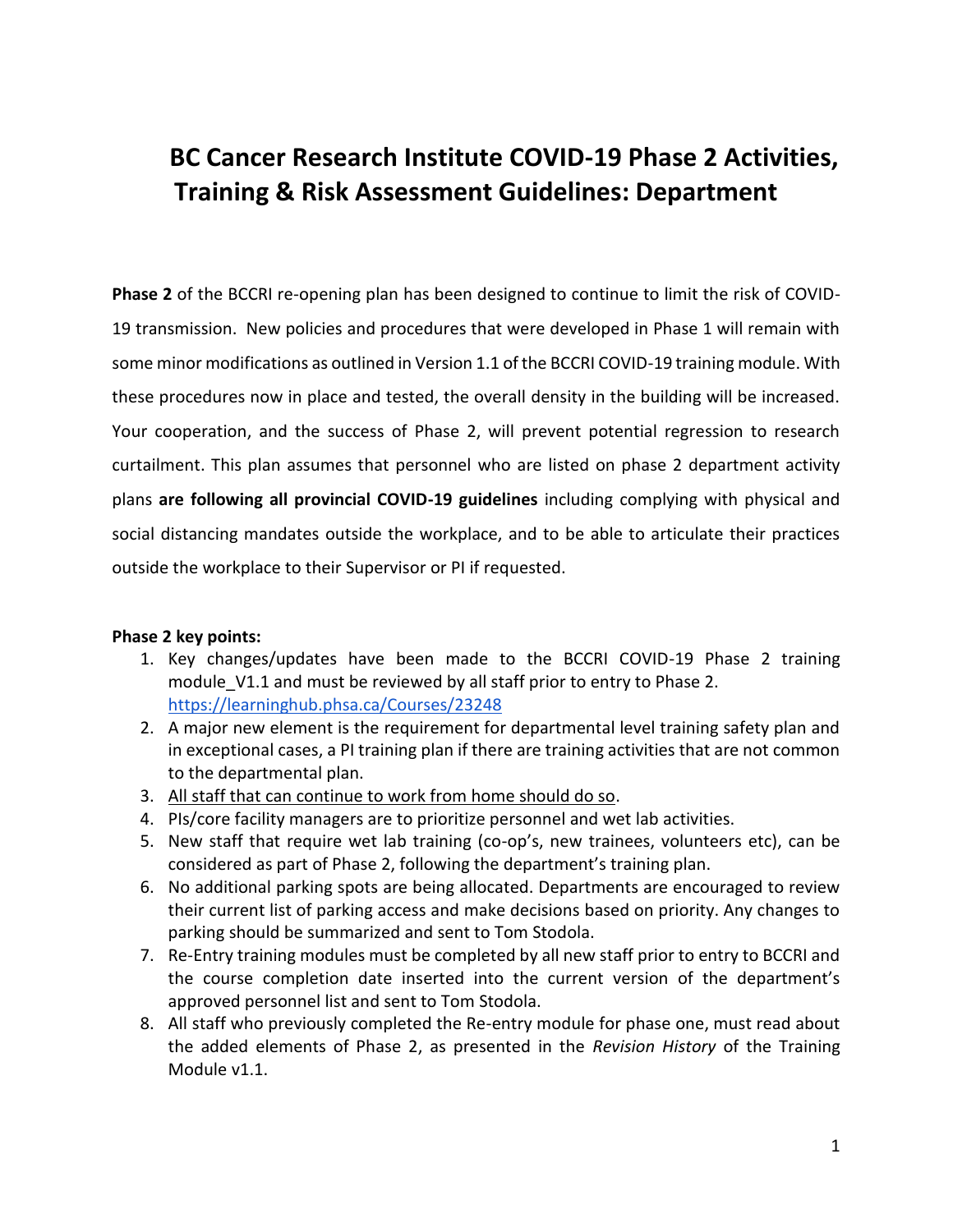- 9. Daily symptom screening must be completed by all Phase 2 approved staff before they access the building.
- 10. Utilization of public spaces and foot movement within the building must follow new guidelines. They apply to everyone.
- 11. PPE and disinfection/cleaning protocols must be followed at all times.
- 12. Plan for a **maximum density of physical presence/lab** personnel of **no more than 60% on any day combined with physical distancing of 2M**. The general guidance is 2 persons per room/bay in phase 2, but there may be training or other situations that result in a brief period of higher occupancy of areas. If the rooms or equipment are shared, please coordinate with other PIs/department operational leads and book via established online calendars.
- 13. Staggering across days/shift work is permitted providing **NO MORE THAN 60% of physical presence** in the lab areas at any time. Please consider staggering the start time of shifts and arrange for a 15 min gap between staff entry to avoid a 9am or 1pm rush. If possible employ *shift pairing*, where the same 6 people (in a 3 bay lab) would always come in on the same shift.
- 14. If you need a contractor to come on site, for example for equipment repair, please coordinate with the department operational lead, as per the training module guideline on external contractors/parties. **External parties MUST comply with guidelines and ORA must be notified prior to access.**

**Please review and consider the training module guidance document and apply it when preparing department specific plans and dealing with questions from PIs/staff.** 

#### **Completion of the Phase 2 Department Activities & Assessment Form**

Step 1 - Research Dyads, **all** PIs, and **all** staff that are approved for building access must review the updated Phase 2 document located on the learning hub, and PIs are to confirm in writing to the Department Dyads that all lab members have done this prior to entry into Phase 2.

Step 2 – Research Dyads must complete the attached Department Phase 2 Summary of Activities and Risk Assessment Form and submit to VPR for approval.

Step 3 – Submit an updated personnel excel.

Step 4 - New staff (or staff now requesting building access via their PI) must be added to the master Department Personnel Excel and sent to Karen Lemmen and Tom Stodola, prior to their entry (this to be done on an ongoing basis by Operational Leads).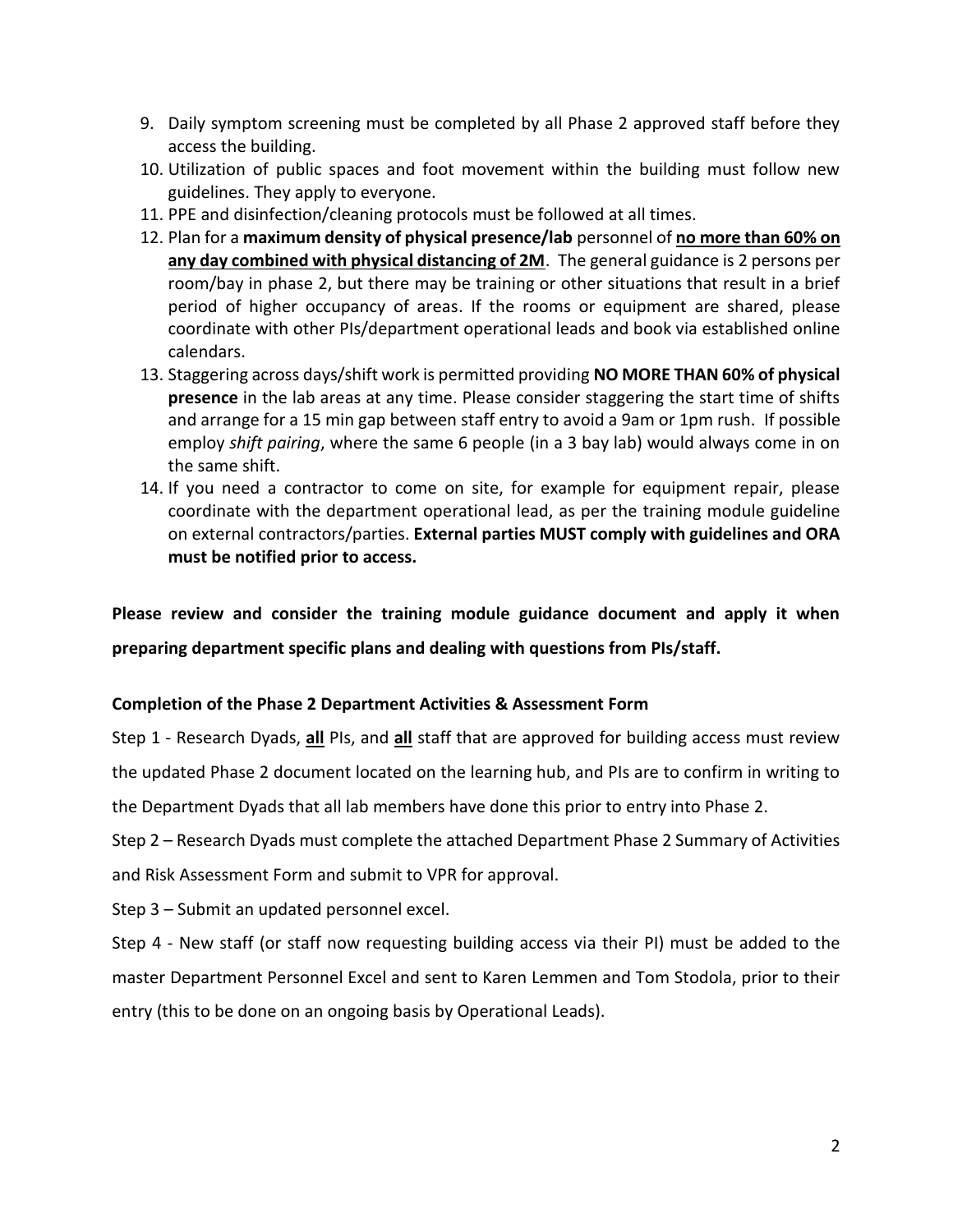#### *See Appendix 1 for Example.*

Note: The information collected in this form will be used to identify potential factors to help reduce the risk of potential personnel exposure to COVID-19 infection by: identifying key areas of overlap between departments, streamlining working guidelines related to the flow of foot traffic within the facility, tracking of personnel movement / potential co-worker exposure if there is a COVID positive incidence, determining/refining appropriate mitigation measures, and informing for subsequent phases of return to work efforts.

**Section A: Department activity and training plan in order to facilitate research staff in phase 2.** 

**Include:**

- (1) Summarize any significant changes from the phase 1 department activity plan.
- (2) Please review the attached list of maximum person capacity in TC, equipment rooms and dry lab/office area. If there are extenuating circumstances and you would like to request any of these numbers be increased please detail.
- (3) Detail your department's plan for training of new staff. Please review the attached *Risk assessment and mitigation measures for training procedures* document. If there is department specific training that is not captured in this list, please add to section D.
- (4) Any other departmental level operational factors you identify in alignment with the phase 2 plan.

**Section B: PI / Core Facility Density for Phase 2**. Please fill out the table below detailing each PI/core facility/Location density change in phase 2.

| PI or Core/ | <b>Approved Phase 1 density</b> | <b>Phase 2 density</b> |
|-------------|---------------------------------|------------------------|
| Location    |                                 |                        |
|             |                                 |                        |
|             |                                 |                        |
|             |                                 |                        |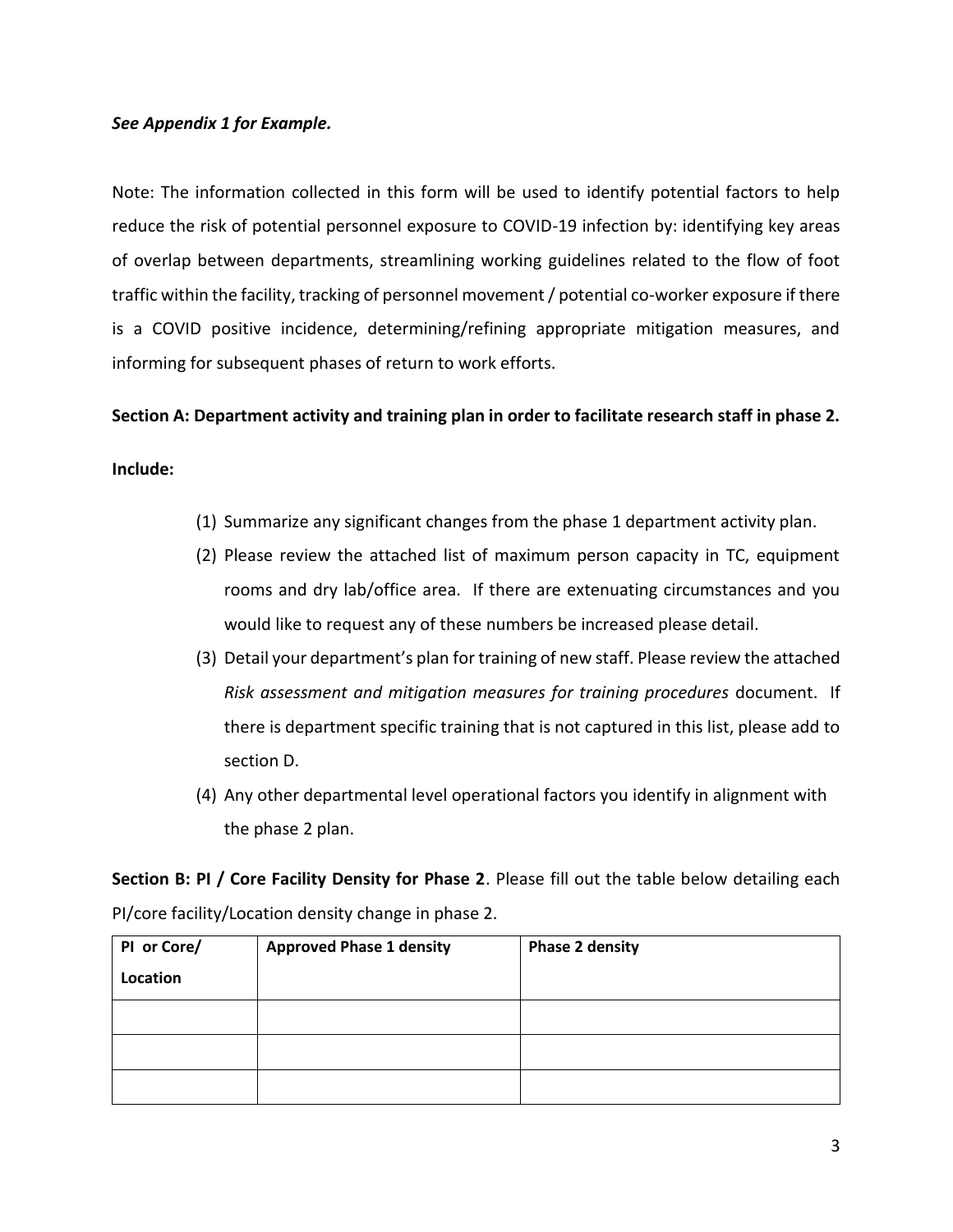**Section C: Proposed Phase I Departmental Personnel Information.** Please continue to update the Department's excel for all staff who require access to BCCRI in phase 2. This information should include the floors and rooms that they need access to, including applicable lab bay/office numbers. Further, specific days and shift patterns should be identified.

#### **Section D: Department specific training procedures**

If there are training procedures that need to take place **in addition** to the list provided, please detail below. Please rank each new training activity as either low, medium or high risk based on the descriptions below

| Training  | Hazard | Risk | Engineering | Administrative | Trainer: | <b>PPE</b> | Risk       |
|-----------|--------|------|-------------|----------------|----------|------------|------------|
| procedure |        |      | Control     | Control        | Trainee  | details    | following  |
|           |        |      |             |                | ratio    |            | mitigation |
|           |        |      |             |                |          |            | measures   |
|           |        |      |             |                |          |            |            |
|           |        |      |             |                |          |            |            |
|           |        |      |             |                |          |            |            |
|           |        |      |             |                |          |            |            |
|           |        |      |             |                |          |            |            |
|           |        |      |             |                |          |            |            |
|           |        |      |             |                |          |            |            |
|           |        |      |             |                |          |            |            |
|           |        |      |             |                |          |            |            |
|           |        |      |             |                |          |            |            |
|           |        |      |             |                |          |            |            |
|           |        |      |             |                |          |            |            |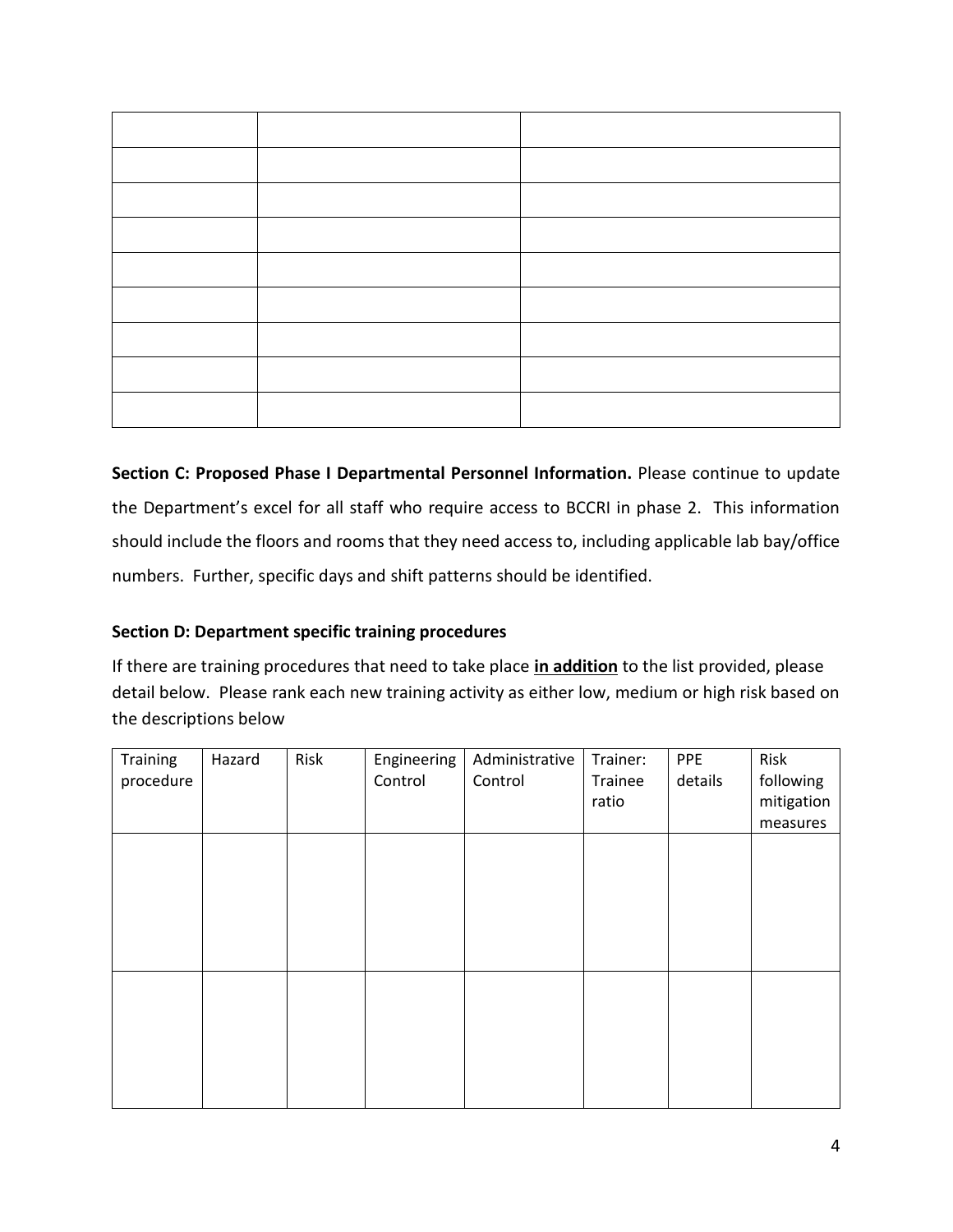

#### **Examples of Activity Risk Levels - PLEASE REFER TO THE TRAINING MODULE.**

**Low Risk: Two meter physical distancing** is easily feasible and **maintained consistently** with the exception of **very brief moments where there may be transient exposure** to other workers at distances under 2 m (e.g. walking behind a worker to get to a piece of lab equipment, sink, etc.). A mask is worn for common areas where physical distancing is not possible. There is no shared space/equipment used to perform work.

**Moderate Risk:** Limited physical distancing possible. **Proximity time with other worker(s) is 15 minutes or more where 2 m physical distancing is not consistently achievable.** While on site, masks are required in order to perform work. **Additional exposure control measures may be required (engineering control, PPE, etc)**. Some shared space/equipment with other labs floors is required in order to perform work. Movement between other sites may be required as part of regular work.

**High Risk:** Physical distancing not possible. **Proximity time with other worker(s) is 15 minutes or more where 2 m physical distancing is not achievable.** While on site, masks are required for the entire duration. **Additional exposure control measures will be required (engineering control, PPE, etc).** Regular work requires frequent overlap with shared spaces and equipment in other labs throughout the site. Regular work requires movement between other sites.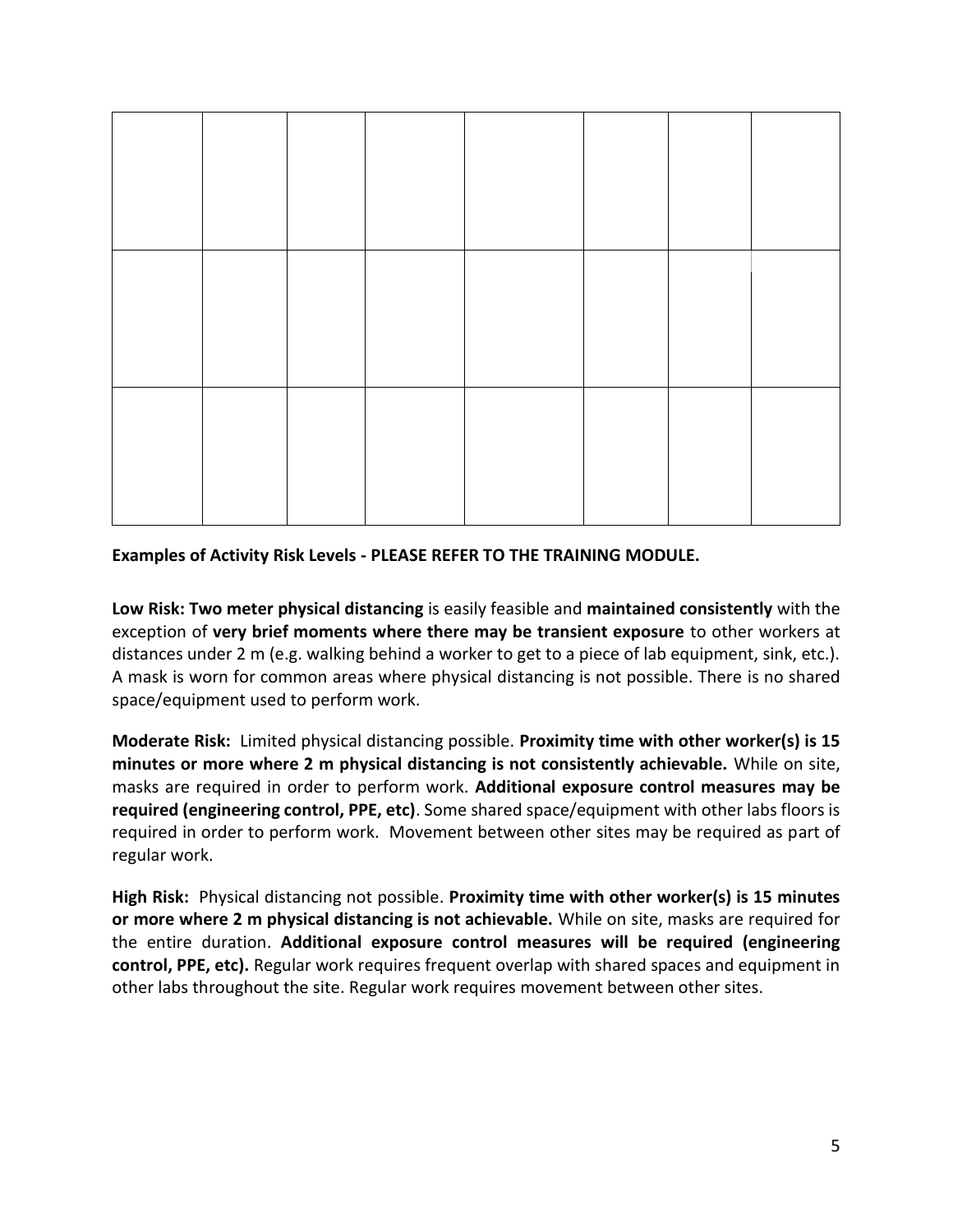## *Appendix 1 - DEPARTMENT SAMPLE RESPONSE*

### **BC CANCER RESEARCH INSTITUTE DEPARTMENT SUMMARY OF ACTIVITIES, TRAINING AND RISK ASSESSMENT PHASE 2**

**BCCRI – Department: Terry Fox Laboratory Research Lead and date of COVID-10 training module Phase 2 completion: July 26, 2020 Operational Lead and date of COVID-10 training module Phase 2 completion: July 26, 2020 I acknowledge, on behalf of the Department, that all staff have completed training module 2, Phase 2: Yes**

*Please review the attached guidelines prior to completing this form.*

#### **Section A: Department activity and training plan in order to facilitate research staff in phase 2.**

(1) Labs will have increased traffic and density up to 60% pre-COVID levels, capped by the limits based on number of lab bays and TC rooms. Orientation and Training of new users will be able to take place while following restrictions as set out in the *Risk Assessment and Mitigation* document. Exceptions to max capacity in our core facilities are listed below.

(2) All instruments in the FlowCore are already at minimum 2-m apart. Hands-on training sessions of up to two new trainees per session will be carried out as per the *Risk Assessment and Mitigation* document. These precautions will also be followed whenever new trainees need to consult with FlowCore staff or other experienced users when they have questions or run into unforeseen issues during usage. Training sessions will be logged on iLab and an internal Excel tracking sheet. We will also allow a maximum of one external user a day into the flow core. (but likely to only be one or two requests/access a month). They will be provided with all the site access details prior to their booking including self-screening and PPE policies. They will be escorted into the building and their details of time and date of access are housed in the online booking system should contact tracing be necessary.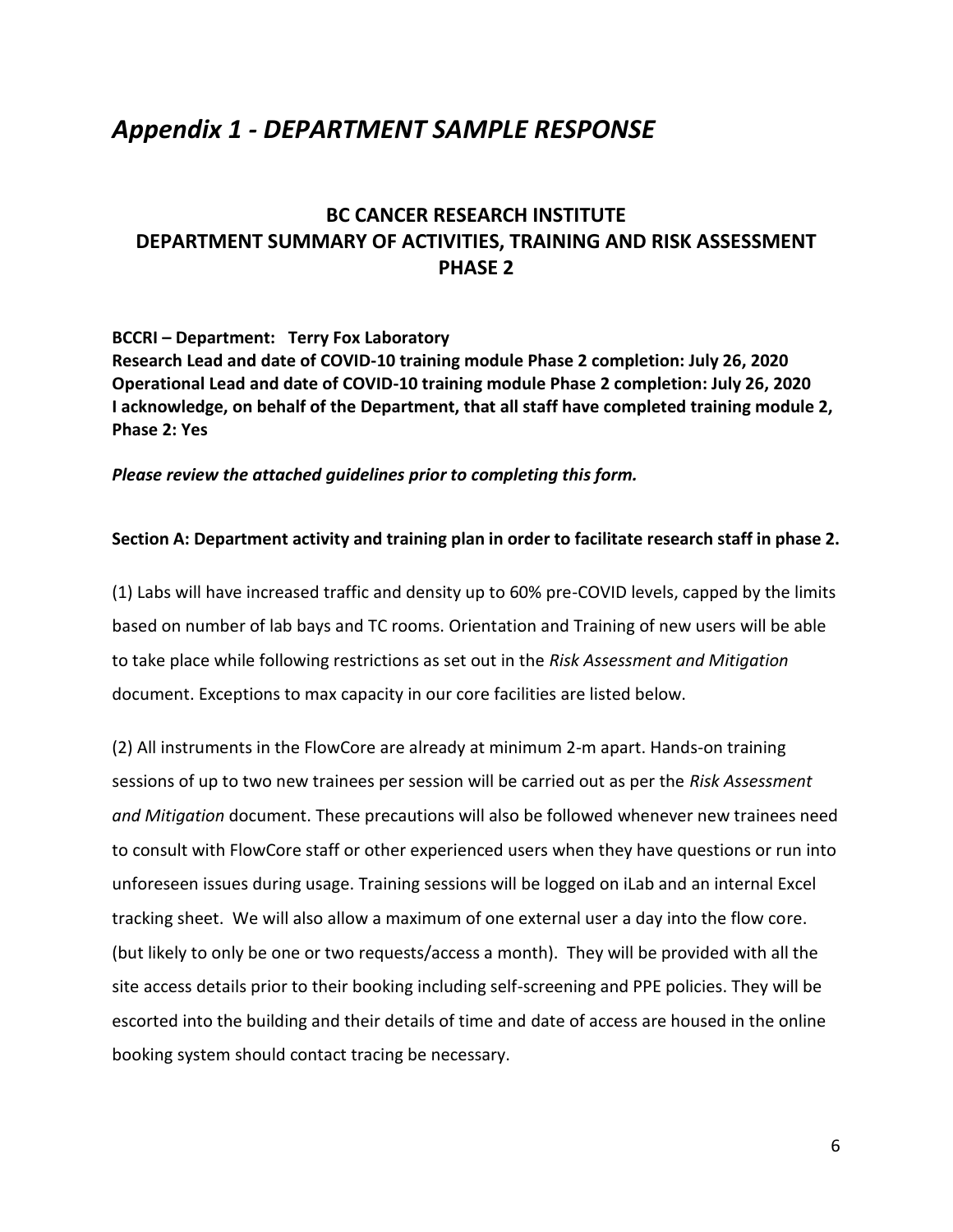(3) The large TC room in the Viral Vector Lab has 3 BSCs, each spaced more than 2-m apart. Other tabletop equipment, CO2 incubators and fridges are opposite the BSC faces. Users will only need occasional, transient access to these equipment. In Phase 2, having up to two users in the large TC room will still permit users to maintain 2-m distancing for the majority of time, and will be facing away from each other during transient use of other equipment. Safety Orientation and additional training for new users will be carried out as per the *Risk Assessment and Mitigation* document.

(4) Dry lab staff and PM/Ops staff may need to come for more demanding tasks as their current remote setup significantly hampers their work efficiency. Online scheduling to be used to track/alternate shifts and ensure that the staff coming in will be able to maintain distancing while at their desks. All staff that can work from home will continue to do so.

(5) New staff who require physical orientation in the building and lab space will be carried out by our HR Admin and Lab Manager as per the *Risk Assessment and Mitigation* document along with additional details in section C.

**Section B: PI / Core Facility Density for Phase 2**. Please fill out the table below detailing each PI/core facility/Location density change in phase 2.

| PI or Core/            | <b>Approved Phase 1 density</b> | <b>Phase 2 density</b>                     |
|------------------------|---------------------------------|--------------------------------------------|
| Location               |                                 |                                            |
| $11th$ floor           | 1 person at any one time        | 3 people at any one time, with a min of 2M |
| administrative         |                                 | separation                                 |
| /office area           |                                 |                                            |
| 12 <sup>th</sup> floor | 1 person at any one time        | 2 people at any one time, with a min of 2M |
| administrative         |                                 | separation                                 |
| /office area           |                                 |                                            |
| 13 <sup>th</sup> floor | 1 person at any one time        | 3 people at any one time, with a min of 2M |
| administrative         |                                 | separation                                 |
| /office area           |                                 |                                            |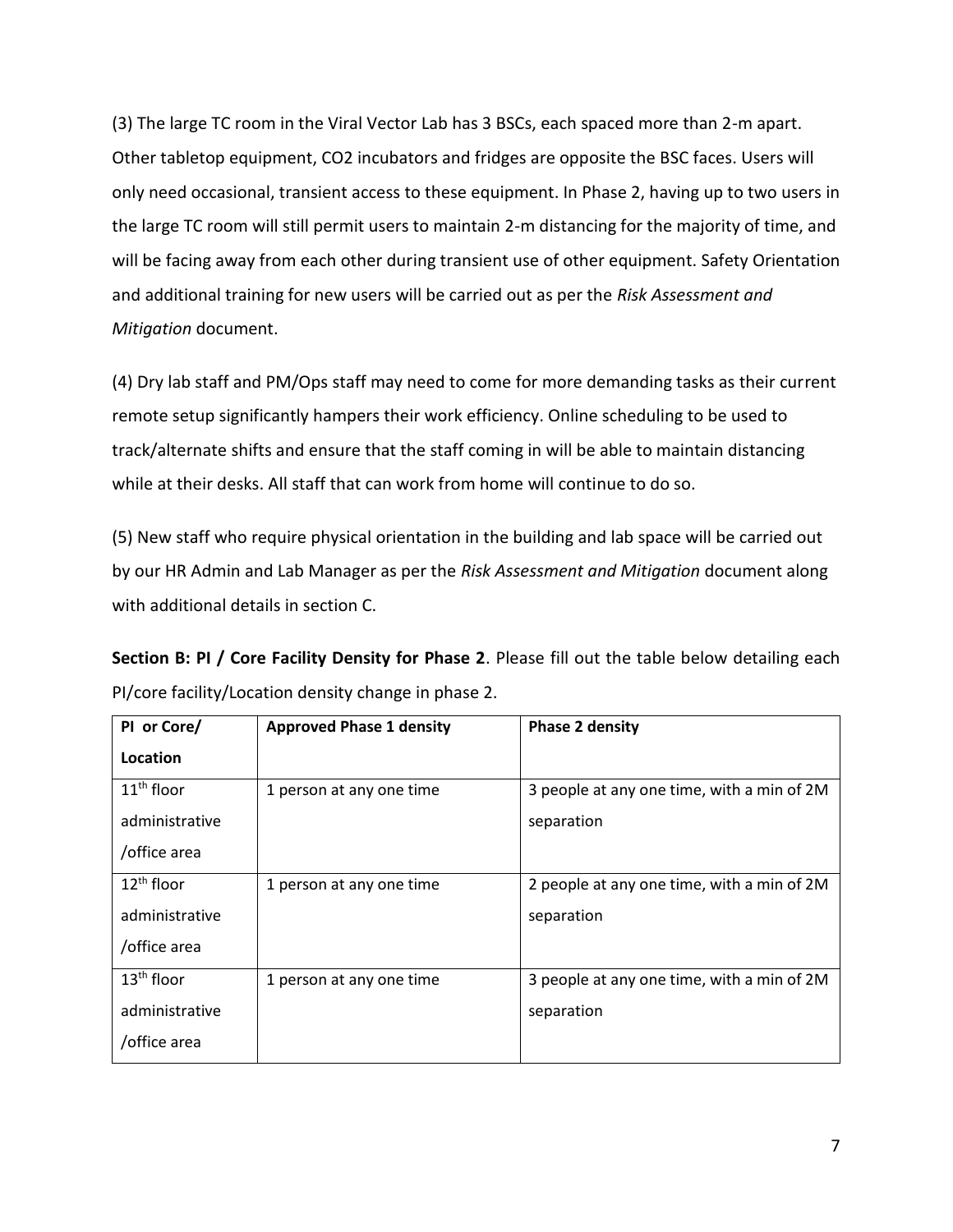| FlowCore         | 1 person per instrument                       | 1 person per instrument, except for brief<br>periods where consultation is needed                     |
|------------------|-----------------------------------------------|-------------------------------------------------------------------------------------------------------|
| Viral Vector Lab | 1 person per TC room                          | 2 people in the large TC room 11-321 with a<br>min of 2-m separation; 1 person per smaller<br>TC room |
| Andrew Weng Lab  | 3 people at any one time; 1 person<br>per bay | 6 max at any one time; 2 people per bay                                                               |
| and etc.         |                                               |                                                                                                       |
|                  |                                               |                                                                                                       |
|                  |                                               |                                                                                                       |
|                  |                                               |                                                                                                       |

**Section C: Proposed Phase I Departmental Personnel Information.** Please continue to update the Department's excel for all staff who require access to BCCRI in phase 2. This information should include the floors and rooms that they need access to, including applicable lab bay/office numbers. Further, specific days and shift patterns should be identified.

Please see excel attached.

#### **Section D: Department specific training procedures - example.**

If there are training procedures that need to take place in addition to the list provided, please detail below. Please rank each new training activity as either low, medium or high risk based on the descriptions below